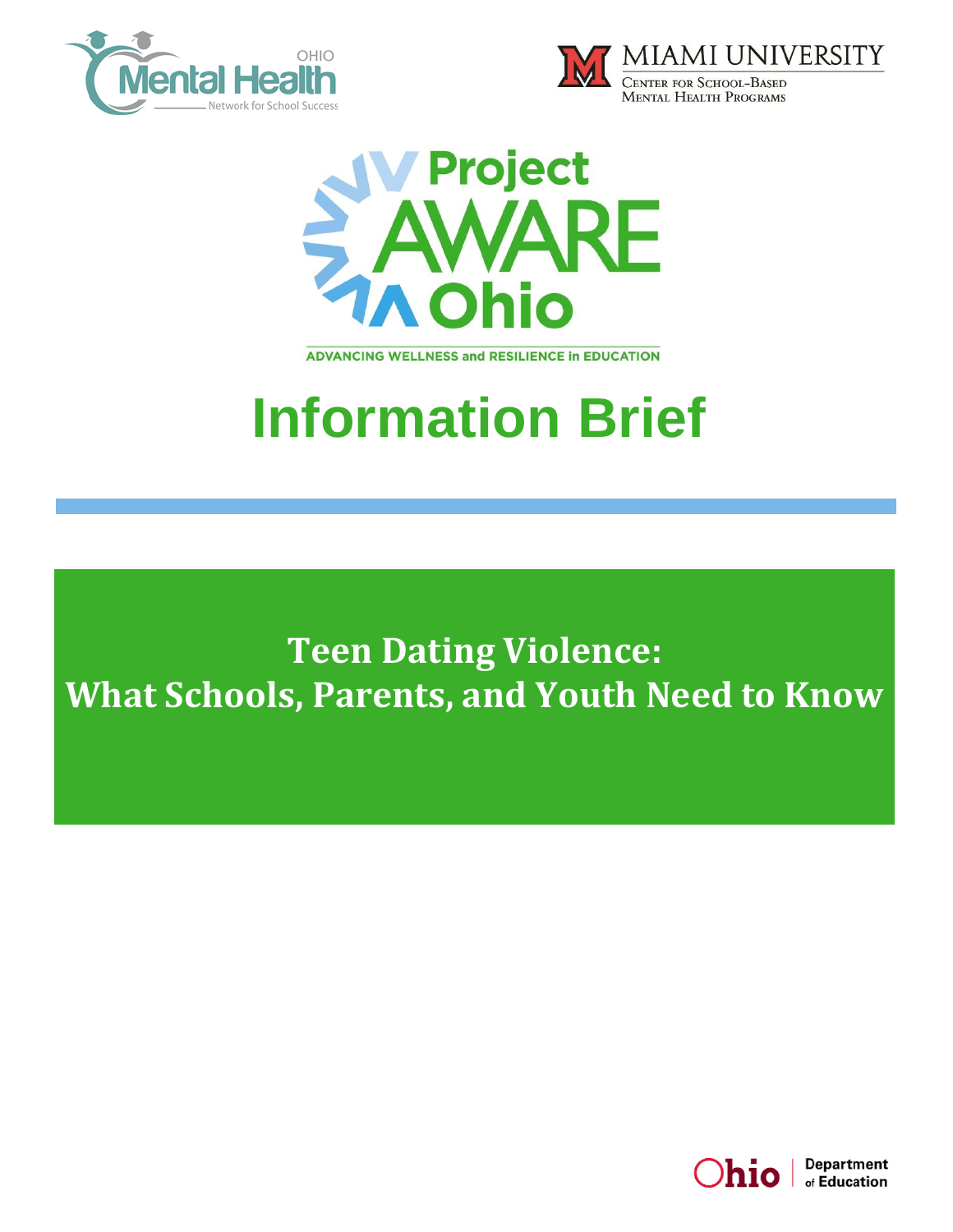

## **TEEN DATING VIOLENCE STATISTICS**

- 1 in 3 U.S. teens has been a victim of dating violence and about 1 in 3 has committed relationship violence.<sup>1</sup>
- 9.6% of high school students in a dating relationship have been physically hurt on purpose (being hit, slammed into something, or injured with an object or weapon) by a boyfriend or girlfriend.<sup>2</sup>
- 10.6% of high school students in a dating relationship have been forced to do sexual things (being kissed, touched, or physically forced to have sexual intercourse) by a boyfriend or girlfriend.<sup>2</sup>
- Violent behavior in dating relationships often begins between the ages of 12 and 18. $3$
- Only 33% of teens who were in an abusive relationship ever told anyone about the abuse.<sup>4</sup>

## **RECOGNIZING TEEN DATING VIOLENCE**

According to the National Center for Victims of Crime, **teen dating violence** is controlling, abusive and aggressive behavior in a romantic relationship. It can happen in straight or gay relationships, and can include verbal, emotional, physical and/or sexual abuse.<sup>5</sup>

- Examples of controlling behaviors include not letting a dating partner hang out with his/her friends; calling or paging frequently to find out where he/she is, who he/she is with, and what he/she is doing; telling him/her what to wear; and having to be with him/her all the time.
- Examples of verbal and emotional abuse include calling a dating partner names; jealousy; belittling him/her; threatening to hurt him/her or someone in his/her family; and threatening to hurt yourself if he/she does not do want you want.
- Examples of physical abuse include shoving, punching, slapping, pinching, hitting, kicking, hair pulling and strangling.
- Examples of sexual abuse include unwanted touching and kissing, forcing a dating partner to have sex, not letting him/her use birth control, and forcing him/her to other sexual things.

Victims of teen dating violence are more likely to experience negative consequences such as doing poorly in school, not attending school due to feeling unsafe, abusing alcohol and drugs, feeling hopeless and sad, attempting suicide, developing a negative body image, taking diet pills/laxatives, becoming overly dependent on others, becoming pregnant, having a sexually transmitted disease and becoming uncomfortable with their sexuality. In addition, victims may find it difficult to establish intimacy with a romantic partner, become a positive member of society, develop a personal value system and establish an adult identity.<sup>6</sup>

## **RISK FACTORS FOR TEEN DATING VIOLENCE VICTIMIZATION AND PERPETRATION<sup>6</sup>**

#### **Risk Factors for Victims:**

- Experience stressful life events
- Show symptoms of trauma
- Live in poverty
- Come from disadvantaged home
- Receive child protective services
- Exposed to community violence
- Participate in risky behaviors
- Begin dating at an early age
- Participate in sexual activity prior to age 16
- Have other problem behaviors
- Have a friend involved in dating violence
- Have violent friends
- Believe that dating violence is acceptable
- More accepting of rape myths and violence against women
- Been exposed to harsh parenting, inconsistent discipline, or lack supervision, monitoring, and warmth
- Have low self-esteem, anger or depressed mood
- Use emotional disengagement and confrontational blaming as coping mechanisms
- Exhibit maladaptive or antisocial behaviors
- Have aggressive conflict-management styles
- Have low help-seeking proclivities

## **Risk Factors for Perpetrators:**

- Believing that it is acceptable to use threats or violence to get one's way or to express frustration or anger
- Problems managing anger or frustration
- Association with violent peers
- Low self-esteem and depression
- Not having parental supervision and support
- Witnessing violence at home or in the community

i.

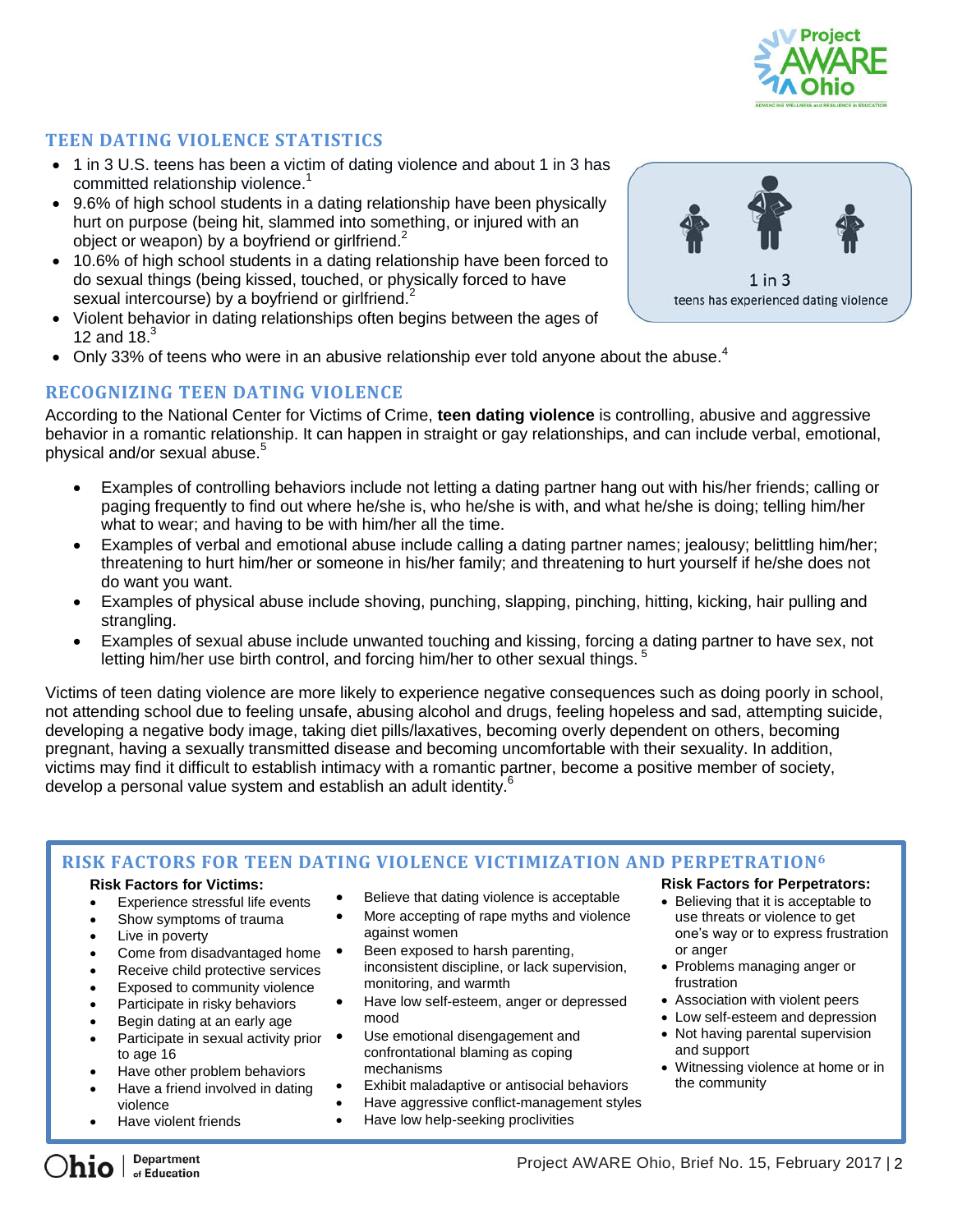

On December 28, 2009, Governor Ted Strickland signed Tina's Law (House Bill 19) into Ohio law. The law requires all school districts in Ohio to take extra steps to prevent dating violence among teenagers in 7th through 12th grade.

House Bill 19 was called The Tina Croucher Act in memory of a Butler County 18-year-old murdered by her ex-high school boyfriend on December 21, 1992 in Middletown, Ohio. Her parents, Jim and Elsa Croucher of Monroe, founded Citizens Against Domestic Violence in response to Tina's murder.

The bill requires the Ohio Board of Education to develop a model dating-violence prevention policy, and requires Ohio public school districts to incorporate and address dating violence in their policies and programming.

House Bill 19 was sponsored by state Representative Sandra Harwood, a Democrat from Niles, and carried in the Senate by state Senator Gary Cates, R-West Chester. The law went into effect on March 29, 2010.

Source: Middletown Community News, Tuesday, Dec 29, 2009 - Middletown Ohio



*Figure 1: Jim and Elsa Croucher holding photos of their daughter, Tina Croucher (photo credit: Piper, Reality Chatter).*

## **ADDRESSING TEEN DATING VIOLENCE**

## **What Schools Can Do**

Based on U.S. Department of Education recommendations<sup>7</sup>, schools can work to prevent teen dating violence by:

- Educating young people about healthy relationships
- Educating their community about prevention and identification
- Developing locally tailored, appropriate responses to address teen dating violence
- Providing effective support to traumatized youth
- Addressing the behavior and needs of perpetrators
- Adopting a comprehensive approach that takes into account the unique challenges that these offenses present (e.g. victim reluctance to report and trauma from sexual violence)

*[Dating Matters: Understanding Teen Dating Violence Prevention](http://www.vetoviolence.org/datingmatters)* is a 60-minute, interactive training (developed by the Centers for Disease Control) designed to help educators and others working with teens understand the risk factors and warning signs associated with teen dating violence. It can be accessed here: [https://vetoviolence.cdc.gov/dating-matters.](https://vetoviolence.cdc.gov/dating-matters)

*Preventing, Assessing, and Intervening in Teenage Dating Abuse - A Training for Specialized Instructional Support Personnel* is a toolkit (from the National Center on Safe Supportive Learning Environments) designed to assist specialized instructional support personnel (e.g., school psychologists, social workers, school nurses, guidance counselors) in identifying, assessing, effectively intervening in and preventing teenage dating abuse. It can be accessed here: [https://safesupportivelearning.ed.gov/get-smart-get-help-get-safe-teenage-dating-abuse-training-specialized-instructional](https://safesupportivelearning.ed.gov/get-smart-get-help-get-safe-teenage-dating-abuse-training-specialized-instructional-support)[support.](https://safesupportivelearning.ed.gov/get-smart-get-help-get-safe-teenage-dating-abuse-training-specialized-instructional-support)

The *Safe Place to Learn* resource package (from the National Center on Safe Supportive Learning Environments) provides a range of materials to support school efforts to prevent and eliminate peer-to-peer sexual harassment and sexual violence. It is designed to help establish and maintain a safe, supportive learning environment and mitigate factors that interfere with learning. This resource includes guidance for administrators; e-learning modules for all school staff; a coordinated response team planning guide and training module; a trauma sensitivity training module; and action steps, discussion guides, bystander supports, and other resources. These can be accessed here: [https://safesupportivelearning.ed.gov/safe-place-to-learn-k12.](https://safesupportivelearning.ed.gov/safe-place-to-learn-k12)

*Safe Dates: An Adolescent Dating Abuse Prevention Curriculum*, published by Hazelden, is an evidence-based curriculum that prevents dating abuse among adolescents. *Safe Dates* helps teens recognize the difference between caring, supportive relationships and controlling, manipulative or abusive dating relationships. More information on Safe Dates can be found at: [http://www.violencepreventionworks.org/public/safe\\_dates.page.](http://www.violencepreventionworks.org/public/safe_dates.page)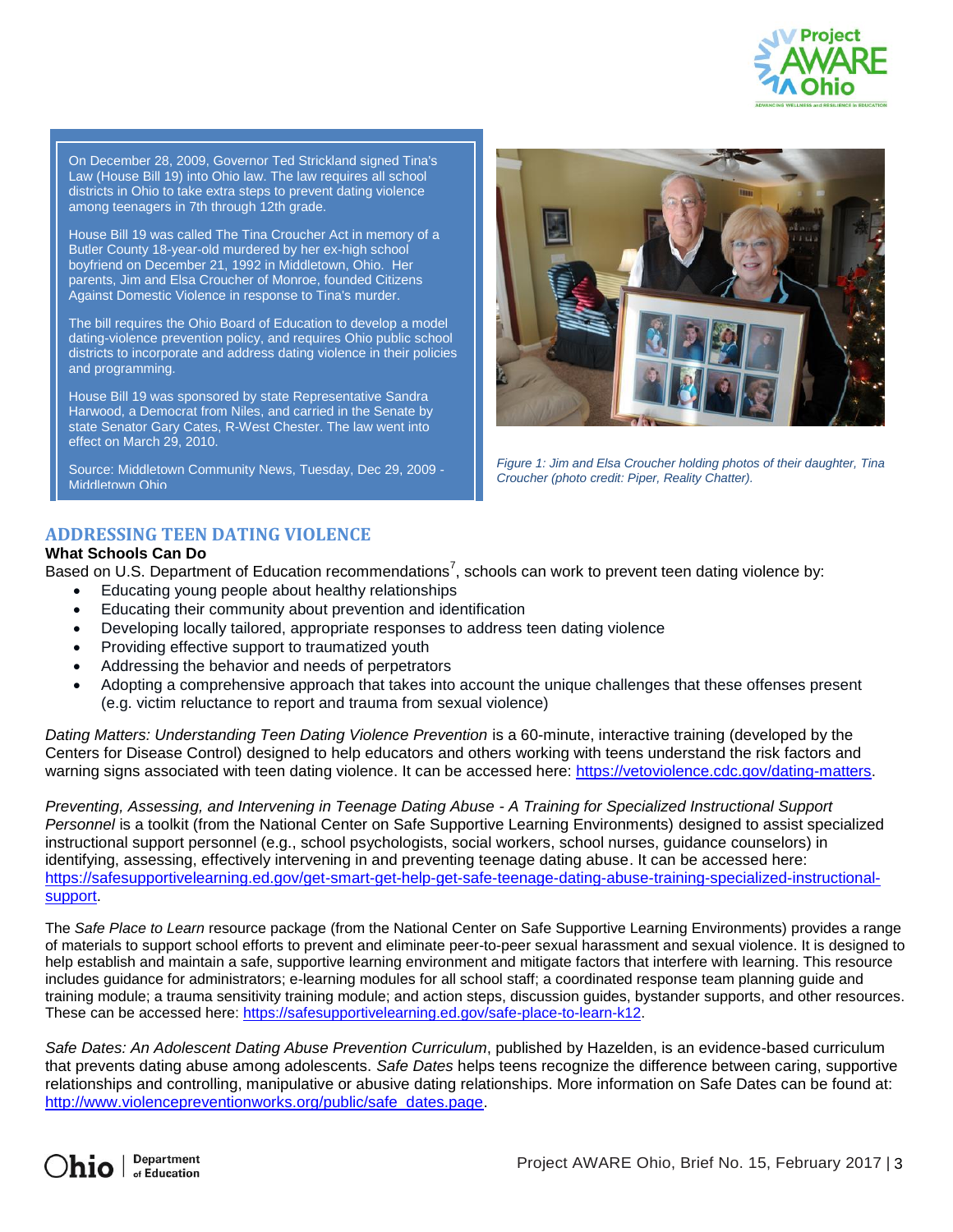

## **What Parents Can Do**

The *Center for Relationship Abuse Awareness* has a *Parents' Guide to Teen Dating Violence* can be accessed at: [http://stoprelationshipabuse.org/professional-resources/teachers/parents-guide-to-teen-dating-violence/.](http://stoprelationshipabuse.org/professional-resources/teachers/parents-guide-to-teen-dating-violence/) The guide includes information about how to tell if your teen is a victim of dating violence, things to keep in mind when helping your abused teen, things not to say or do, how to tell if your teen is an abuser, and information for parents of abusive teens.

*Futures without Violence* recommends that parents start talking with their children about healthy relationships before their children start dating. They have developed *Tips on Talking about Healthy Relationships with Teens* which recommend that parents encourage open, honest and thoughtful reflection; be sensitive and firm; understand teen development; understand the pressure and the risk teens face; take a clear stand; make the most of "teachable moments"; discuss how to be an 'upstander'; accentuate the positive; be an active participant in your teen's life; and be prepared to make mistakes. More information can be found at: [https://s3.amazonaws.com/fwvcorp/wp](https://s3.amazonaws.com/fwvcorp/wp-content/uploads/20160121110131/10Tips_healthyrelationships2.pdf)[content/uploads/20160121110131/10Tips\\_healthyrelationships2.pdf.](https://s3.amazonaws.com/fwvcorp/wp-content/uploads/20160121110131/10Tips_healthyrelationships2.pdf)

*Break the Cycle* has developed *A Parent's Guide to Teen Dating Violence* that helps parents talk with their teenage children about violence that can occur within a relationship. The guide offers 10 questions that parents can use to start conversations with their teenage children, along with concrete suggestions, information and support on those specific topics so parents can have meaningful conversations with their teenage children. The guide can be accessed at: https://www.breakthecycle.org/sites/default/files/hanbook - parents of teen 0.pdf.

The *National Crime Prevention Council* provides 10 tips for parents to help their teenage children:

- 1. Educate yourself on teen dating violence and access resources that will help you begin the discussion with your teen. Articles and brochures can help you approach your teen in an effective manner.
- 2. Talk to your teen about dating violence early. If your teen seems already to be in a dangerous relationship, assure him or her that he or she is not to blame for his or her partner's behavior and that you are there to help.
- 3. Listen to your teen when he or she approaches you about dating abuse. Explain that you are going to help him or her get out of the situation.
- 4. Emphasize that when he or she wants help, it is available. Let your child know that domestic violence tends to get worse, becomes more frequent with time and rarely goes away on its own.
- 5. Work with your teen to identify resources that will help him or her take care of his or herself, provide emotional support and build self-esteem.
- 6. Look for opportunities to increase your child's self-esteem. Children who believe in themselves and their own worth are better able to choose good partners.
- 7. Be realistic when talking to your teen. Teenagers often have a false picture of romantic relationships. Explain that abuse is not love.
- 8. Share your standards. Talk to your teen about the way he or she should treat and respect others. Explain how you feel he or she should be treated in return.
- 9. Create an open environment. Be open to all of the questions that your child asks. Don't criticize, judge or jump to conclusions when he or she asks about relationships.
- 10. Try not to criticize or "put down" the abusive partner when talking to your teen. Maintaining a neutral position may help your teen to open up about his or her situation, rather than feeling that you're bashing the partner.

*Love is Respect* encourages parents to look for the following warning signs [\(http://www.loveisrespect.org/is-this-abuse/\)](http://www.loveisrespect.org/is-this-abuse/) that your child's dating partner is abusing your child. These include when a partner checks cell phone or email without permission; constantly puts your child down; is extremely jealous or insecure; has an explosive temper; isolates your child from family or friends; makes false accusations; has mood swings; physically hurts your child in any way; is possessive; tells your child what to do; or pressures/forces your child to have sex.

The *[Love is Not Abuse iPhone app](https://itunes.apple.com/us/app/lina/id443740581?mt=8)* is an educational resource for parents that demonstrates the dangers of digital dating abuse and provides much needed information on the growing problem of teen dating violence and abuse. The app provides a rare insight for parents of what it feels like for their teen to be a victim of digital dating abuse. Teen dating abuse comes in many forms, making it difficult for parents to recognize. Dating abuse does not always leaves scratches or bruises, so parents need also to be aware of subtle signs that their teen may be under attack through technology, including cell phones, online and social networking. The app is free and can be downloaded from: [https://itunes.apple.com/us/app/lina/id443740581?mt=8.](https://itunes.apple.com/us/app/lina/id443740581?mt=8)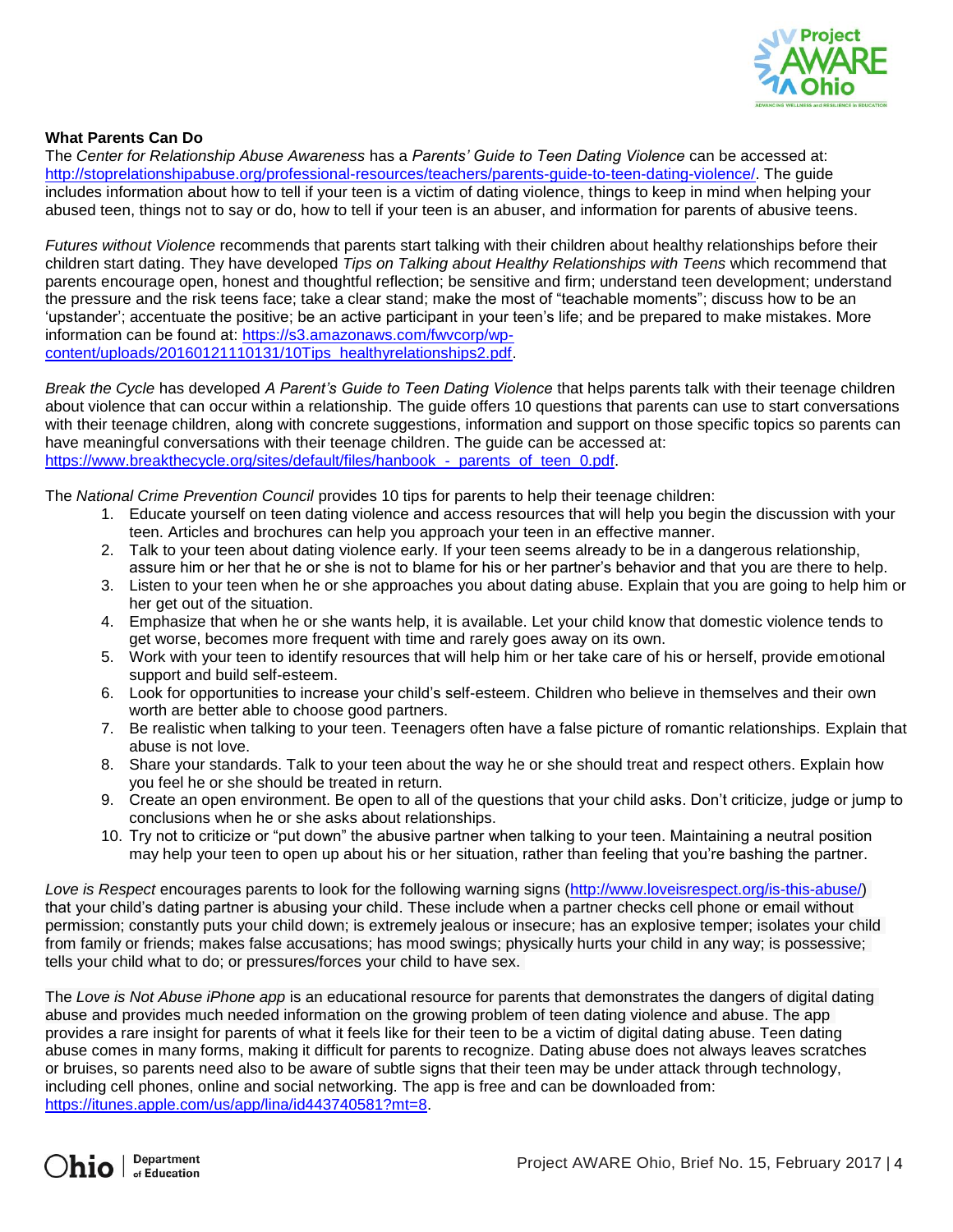

#### **What Youth Can Do**

It is important for youth to understand what healthy dating relationships look and feel like.

*Love Is Respect's* purpose is to engage, educate and empower young people to prevent and end abusive relationships. They host the *National Teen Dating Abuse Helpline***,** a national helpline serving victims and survivors of teen dating abuse.

## You can contact the *National Teen Dating Abuse Helpline* by phoning **1-866-331-9474** texting **LOVEIS** to **22522** or chatting 24/7 at<http://www.loveisrespect.org/>

In addition, *Love is Respect* provides 'Relationship 101' education and information of a variety of teen relationship topics including *Dating Basics*, *What is a Healthy Relationshi*p, and *Is This Abuse?* which can be found at [http://www.loveisrespect.org/.](http://www.loveisrespect.org/)

*Love Is Respect* outlines the following healthy relationship signs and things to look for in a healthy partner:

- Treats you with respect
- Doesn't make fun of things you like or want to do
- Never puts you down
- Doesn't get angry if you spend time with your friends or family
- Listens to your ideas and compromises sometimes
- Isn't excessively negative
- Shares some of your interests such as movies, sports, reading, dancing or music
- Isn't afraid to share their thoughts and feelings
- Is comfortable around your friends and family
- Is proud of your accomplishments and successes
- Respects your boundaries and does not abuse technology.
- Doesn't require you to "check in" or need to know where you are all the time
- Is caring and honest
- Doesn't pressure you to do things that you don't want to do
- Doesn't constantly accuse you of cheating or being unfaithful
- Encourages you to do well in school or at work
- Doesn't threaten you or make you feel scared
- Understands the importance of healthy relationships

*Break the Cycle* is a national nonprofit organization providing comprehensive dating abuse programs for young people ages 12 to 24. They provide youth leadership and education programs including *Let's Be Real* and *Start Talking*, education and information about dating abuse, and capacity-building for professionals who work with victims. *Break the Cycle* resources can be found at: [https://www.breakthecycle.org/.](https://www.breakthecycle.org/)

*That's Not Cool* focuses on digital forms of dating abuse. Their resources include a *Cool, Not Cool* app where youth choose what is cool and not cool about friends and relationships, an *Ambassadors Program* for individuals who want to raise awareness of digital dating abuse, an Adult Allies section, and speak up/social hub sections. The website can be accessed at: [https://thatsnotcool.com/.](https://thatsnotcool.com/)

*Dating Matters: Strategies to Promote Healthy Teen Relationships*, developed by the Centers for Disease Control, is a teen dating violence prevention initiative that seeks to reduce dating violence and increase healthy relationships among 11- to 14 year-olds in high-risk urban communities through comprehensive, multisector prevention. This tool can be accessed at [https://www.cdc.gov/ViolencePrevention/DatingMatters/index.html.](https://www.cdc.gov/ViolencePrevention/DatingMatters/index.html)

*National Sexual Assault Hotline provides a range of free services including confidential support from a trained staff member, information about local resources, information about laws in your community, basic information about medical concerns, and referrals for long-term support in your area. The hotline can be accessed by calling 1-800-656-HOPE (1-800-656-4673).*